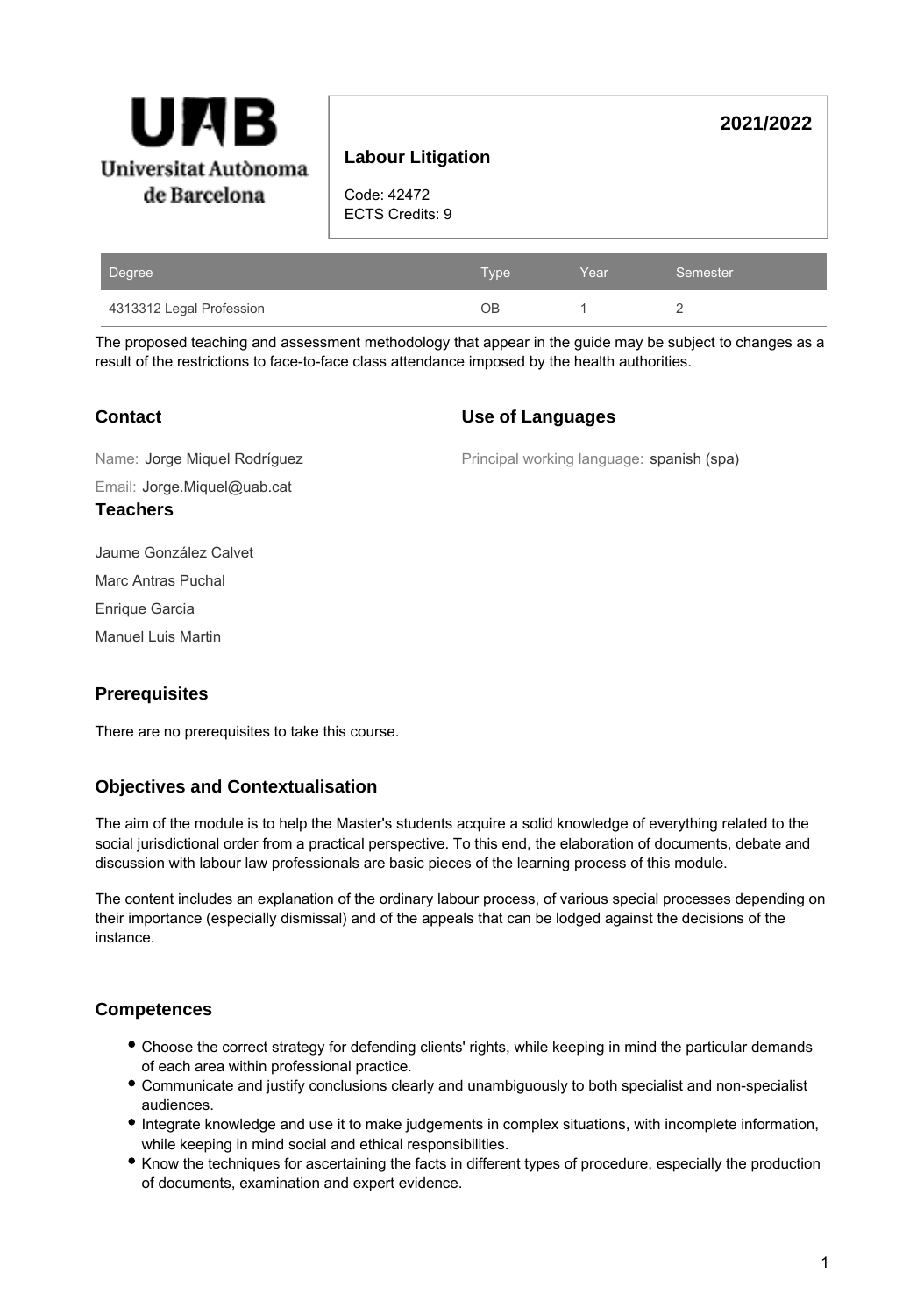- Present facts and their corresponding legal implications orally and in writing, in a way that is appropriate to the context and the addressees and, where necessary, to the established procedures.
- Put into practice the specialist academic knowledge acquired on the degree programme in order to avoid damage, risk or conflict with respect to clients' interests or regarding professional practice before the courts and other authorities and when offering consultancy services.

#### **Learning Outcomes**

- 1. Apply this strategy through written and oral briefs throughout the process.
- 2. Communicate and justify conclusions clearly and unambiguously to both specialist and non-specialist audiences.
- 3. Conduct negotiations aimed at avoiding proceedings.
- 4. Conduct negotiations aimed at finalising the proceedings that are underway.
- 5. Draft conciliation statements and initial claims.
- 6. Integrate knowledge and use it to make judgements in complex situations, with incomplete information, while keeping in mind social and ethical responsibilities.
- 7. Master the techniques for seeking and stating evidence.
- 8. Master the techniques of trial examination.
- 9. Plan and conduct the appropriate strategy for defending the client's legal interests.
- 10. Present facts and their corresponding legal implications orally and in writing, in a way that is appropriate to the context and the addressees and, where necessary, to the established procedures.

## **Content**

1. Jurisdiction of the social order.

2. The guiding principles of the employment process, the parties and procedural acts.

3. The ordinary procedure (I): preparatory acts and preliminary diligences, anticipation and securing of

evidence and precautionary measures.

4. Ordinary proceedings (II): the claim.

5. The ordinary process (III): the trial, the evidence and the judgment.

6. The processes relating to the individual work relationship: sanctions, vacations, professional classification, geographical mobility, substantial modification of working conditions and rights of conciliation.

7. The processes of dismissal and other causes of termination of the employment relationship: disciplinary

dismissal, objective dismissal, collective dismissal for business reasons or force majeure and claim to the State processing wages.

8. The processes of collective dimension: collective conflict, challenge of agreements, challenges in electoral matters and challenge of union statutes and business associations.

9. The process of protection of fundamental rights.

10. Social Security processes.

- 11. The ex officio process.
- 12. Challenging measures in the social jurisdiction.

13. Enforcement of judgements in the social jurisdiction.

## **Methodology**

The teaching methodology is articulated from the theoretical exposition of contents on the part of the teaching staff taking as reference the positive norm, reason why it is essential that all the students have a compilation of work norms properly updated, in paper or electronic format.

Additional supporting documentation will be provided through the Moodle classroom of the subject and practical activities will be carried out (analysis of sentences, writing of papers, resolution of questionnaires, etc.), some of which will be subject to evaluation

Annotation: Within the schedule set by the centre or degree programme, 15 minutes of one class will be reserved for students to evaluate their lecturers and their courses or modules through questionnaires.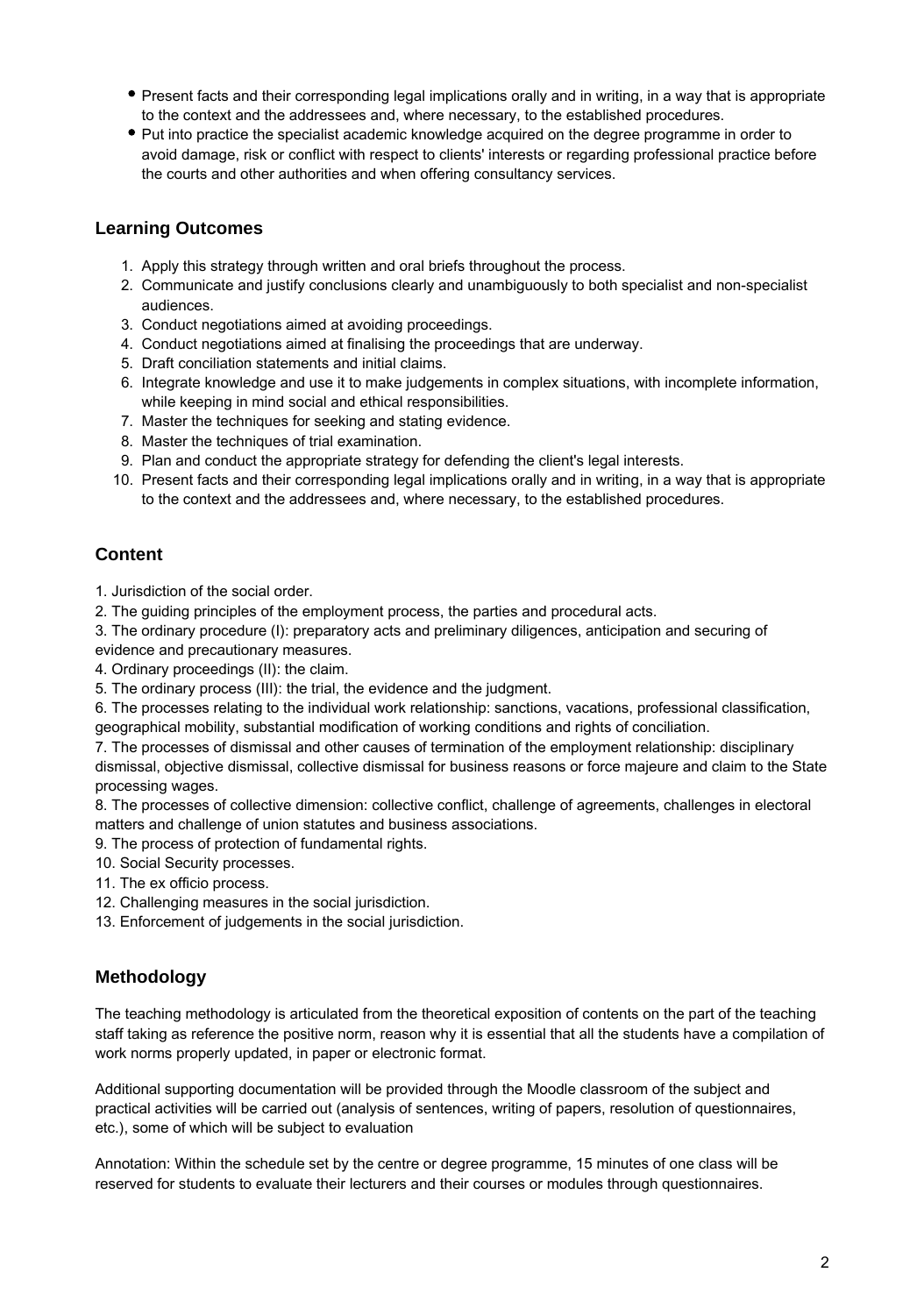#### **Activities**

| <b>Title</b>                                          | <b>Hours</b> | <b>ECTS</b> | <b>Learning Outcomes</b> |
|-------------------------------------------------------|--------------|-------------|--------------------------|
| <b>Type: Directed</b>                                 |              |             |                          |
| Consultation of jurisprudence and legal documentation | 65           | 2.6         |                          |
| Solving caselaw and questionnaires in the classroom   | 20           | 0.8         |                          |
| Study of the subject matter                           | 78           | 3.12        |                          |
| Theoretical classes                                   | 40           | 1.6         |                          |

#### **Assessment**

The evaluation is based on two elements:

1. Continuous evaluation activities (50 % of the final mark)

Active attendance and student participation are especially valued. As a consquence, one of the essential pieces of the assessment system are the continuous assessment activities that are carried out in the classroom. Approximately 50 % of the teaching sessions will be carried out some activity of this type. The format of the continuous assessment activities will be diverse but will have a markedly practical character (writing, solving real problems, etc.). The specific number and value of the activities carried out will be explained on the first day of class and formalised in a document published in the Moodle classroom of the subject.

Students who are not in the classroom at the time the continuous assessment activities are carried out and, therefore, cannot carry them out, will not be able to recover these activities on other dates or through alternative activities. This rule applies irrespective of whether the absences are justified or unjustified, and it is therefore irrelevant that the student provides documentation that accredits the reason for their absence. In the cases where a final re-evaluation examination is carried out (see the following point), the mark obtained through the continuous evaluation activities will be kept without any type of variation or option for improvement.

#### 2. Final examination (50 % of the final mark)

The final exam will take place on the date established by the Master's Coordination and will consist of a multiple-choice test of 25 questions, with four answer options. The correct questions add up to 1 point, the incorrect ones penalize 0.33 points and the unanswered ones 0 points. A score of at least 3 out of 10 in the final exam must be obtained in order to be able to add the corresponding grade to the continuous assessment activities and pass the subject. The subject will be considered passed if the sum of the grade obtained in the continuous assessment activities and the one obtained in the final exam equals or exceeds 5 points out of 10.

Students who do not pass the subject through the ordinary final exam but have obtained at least 3 points out of 10 in this exam, will be entitled to a final reevaluation exam, which will have the same characteristics as the ordinary and will be held on the date of determining the Coordination of the degree. Students who have passed the subject through the ordinary final exam and wish to improve their grade may also take the final reevaluation exam. In this hypothesis, the grade assigned will be the last one obtained, that is, the one corresponding to the final reevaluation exam.

The evaluation system can be modified at any time for any reason or circumstance that requires it, and especially in the case of healthcare emergencies that prevent teaching from being carried out normally. In the face of this type of scenario, the module and Master's coordination will publish the new evaluation criteria and indications on how the evaluation activities and the final exam will be carried out on the Virtual Campus, indicating the conditions of execution (methodology, means, time per question, exam total time, sequentially character in the navigation of the exam, etc) with sufficient notice.